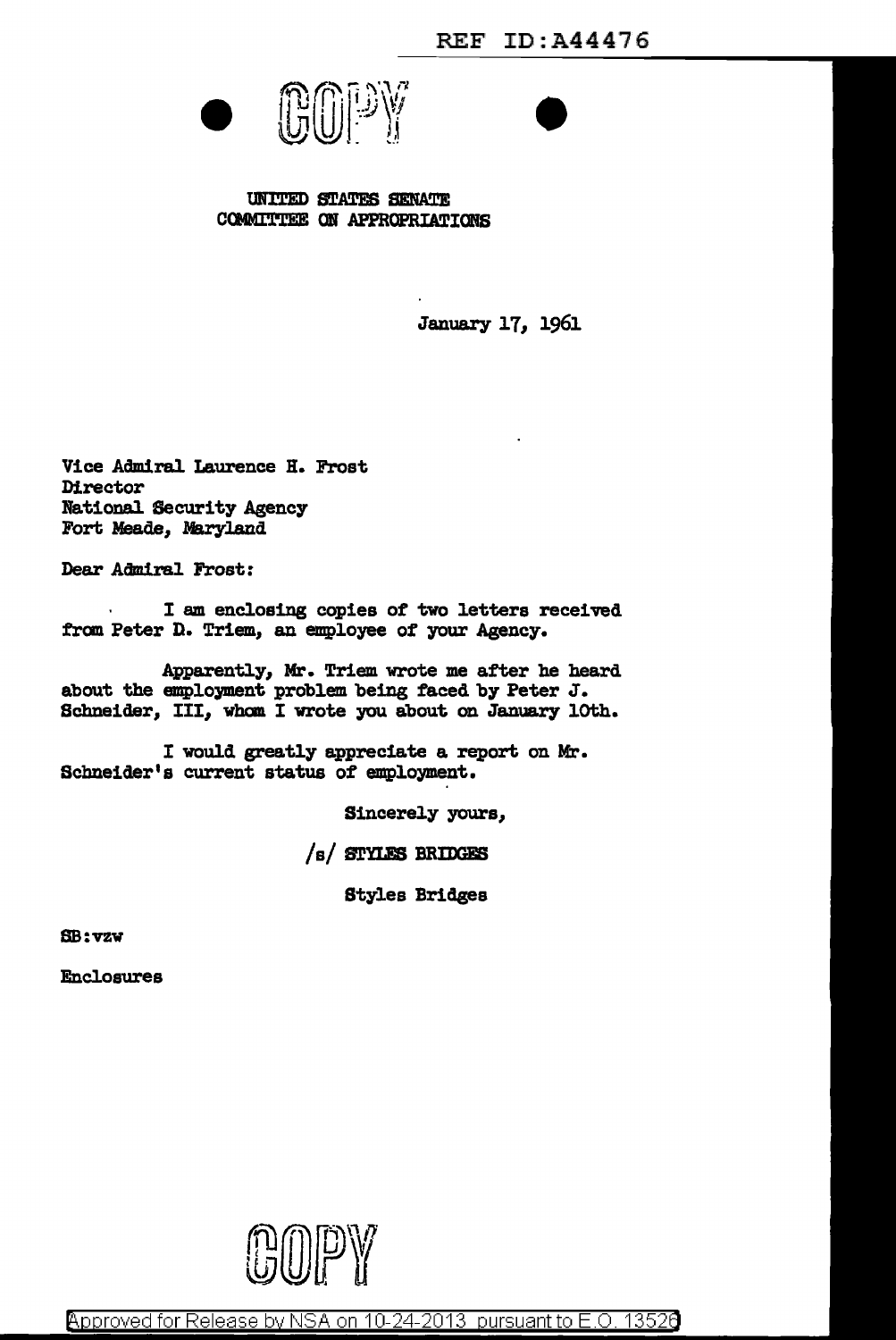



• 7901 Kreeger Dr. Apt H4 Adelphi, Md. 14 Jan 61

Senator Styles Bridges Dear Sir:

I am a National Security Agency employee who has been under almost unremitting pressure for the past four months -- first from the Office of Security, then from the NSA Medical Center and fram the Office of Personnel. What started as a series of baseless, shocking charges, has been drawn out by an eroding series of interviews with the Agency's consulting psychologist, Dr. Dinwiddie, a man wham I believe to be not only incanpetent but psychopathic. Yesterday, by chance, I learned of the involvement of one of your constituents with this man, and Without any solicitation decided to make you aware tbat his case is not an1solated one.

To sum up my experience in brief: I was charged w1 th perversion on 20 September 1960 and demanded that I be given the polygraph test but was not permitted to take it until 12 October after I had written the Acting Director of the Agency; was informed that I was completely exonerated on 9 November; after this I was turned over to the Medical Center for "routine" follow up and after five meetings with Dr. Dinwiddie, one nine minute meeting with a Dr. Frank (who said he disqualified himself because of his involvement in another case we both knew of), and one 27 minute meeting with a Dr. Morse, was told that they were recamnending my retirement on a medical disability.

They said the nature of my disability manifested itself in "tension and anxiety due to early poor relationship with father." But when my supervisors were approached for a statement to the effect that I was incapacitated for work, they replied that my work has been excellent despite the barrassment I have been under. I refused to sign the application for disability (Mr. Hulbert of Personnel tried to get me to sign it before it was filled in, but I demurred) and have written the Civil Service Carmission advising them. that the claim is spurious. I am certain I will be vindicated in the end, if my reserves  $-$  physical, moral and financial  $-$  hold out.

At the start of the Security proceedings, I wrote Senator Henry M. Jackson for advice, and received sound counsel which tided me over that storm. Since then I have written Representative Richard E. Lankford, who I learned had found it necessary to intervene at NBA on behalf of a constituent. I did not and do not need to have anyone intervene on my behalf, but I do feel the responsible citizen must inform the members of the Legislature if they are to act in the best interests of all the citizens and the government.

I enclose a copy of my letter to the Civil Service Camnission and will advise your office of the aate of my hearing, if, indeed, one is necessary. I think the revelations made there will reflect less than creditably on the personnel practices at the National Security Agency.